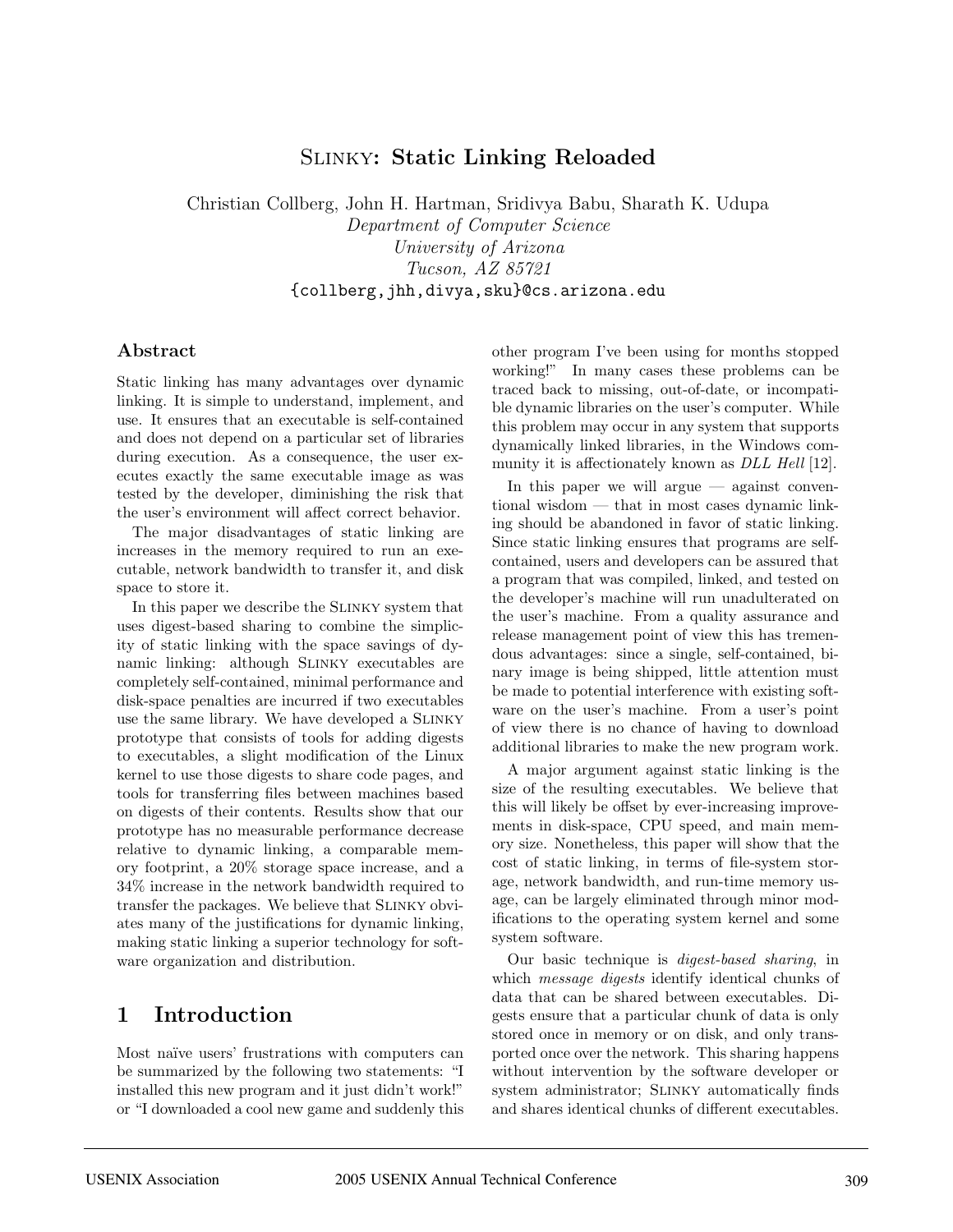#### **1.1** Slinky

Slinky is a relatively simple system that provides the space-saving benefits of dynamic linking without the complexities. There are four components to Slinky:

- 1. The slink program creates a statically-linked executable from one that is dynamically linked. It does so by linking in the dynamic libraries on which the program depends, resolving references, and performing necessary page alignment.
- 2. The digest program adds SHA-1 digests of the code pages to the statically-linked executable produced by slink.
- 3. A modified Linux kernel shares code pages between processes based on the digests added by digest. During a page fault the digest of the faulting page is used to share an in-memory copy of the page, if one exists.
- 4. The ckget program downloads software packages based on the digests of variable-sized chunks. Chunk boundaries are computed using Rabin fingerprints. Each unique chunk is only downloaded once, greatly reducing the network bandwidth required to transfer statically-linked executables.

What is particularly attractive about SLINKY is its simplicity. The slink program consists of 1000 lines of code, digest 200 lines, the kernel modifications 100 lines, and ckget 100 lines.

### **1.2 Background**

"Linking" refers to combining a program and its libraries into a single executable and resolving the symbolic names of variables and functions into their resulting addresses. Generally speaking, static linking refers to doing this process at link-time during program development, and incorporating into each executable the libraries it needs. Dynamic linking refers to deferring linking until the executable is actually run. An executable simply contains references to the libraries it uses, rather than copies of the libraries, dramatically reducing its size. As a result, only a single copy of each library must be stored on disk. Dynamic linking also makes it possible for changes to a library to propagate automatically to the executables that use it, since they will be linked against the new version of the library the next time they are run.

Dynamic linking is typically used in conjunction with shared libraries, which are libraries whose inmemory images can be shared between multiple processes. The combination of dynamic linking and shared libraries ensures that there is only one copy of a shared library on disk and in memory, regardless of how many executables make use of it.

Dynamic linking is currently the dominant practice, but this was not always the case. Early operating systems used static linking. Systems such as Multics [3] soon introduced dynamic linking as a way of saving storage and memory space, and increasing flexibility. The resulting complexity was problematic, and subsequent systems such as Unix [16] went back to static linking because of its simplicity. The pendulum has since swung the other way and dynamic linking has become the standard practice in Unix and Linux.

## **1.3 DLL Hell**

Although dynamic linking is the standard practice, it introduces a host of complexities that static linking does not have. In short, running a dynamically linked executable depends on having the proper versions of the proper libraries installed in the proper locations on the computer. Tools have been developed to handle this complexity, but users are all too familiar with the "DLL Hell" [12] that can occur in ensuring that all library dependencies are met, especially when different executables depend on different versions of the same library.

DLL Hell commonly occurred in early versions of the Windows operating when program installation caused an older version of a library to replace an already installed newer one. Programs that relied on the newer version then stopped working — often without apparent reason. Unix and newer versions of Windows fix this problem using complex versioning schemes in which the library file name contains the version number. The numbering scheme typically allows for distinction between compatible and incompatible library versions. However, DLL Hell can still occur if, for example, the user makes a minor change to a library search PATH variable, or compatible library versions turn out not to be. Sometimes programs depend on undocumented features (or even bugs) in libraries, making it difficult to determine when two versions are compatible. No matter what the cause, DLL Hell can cause a previously working program to fail.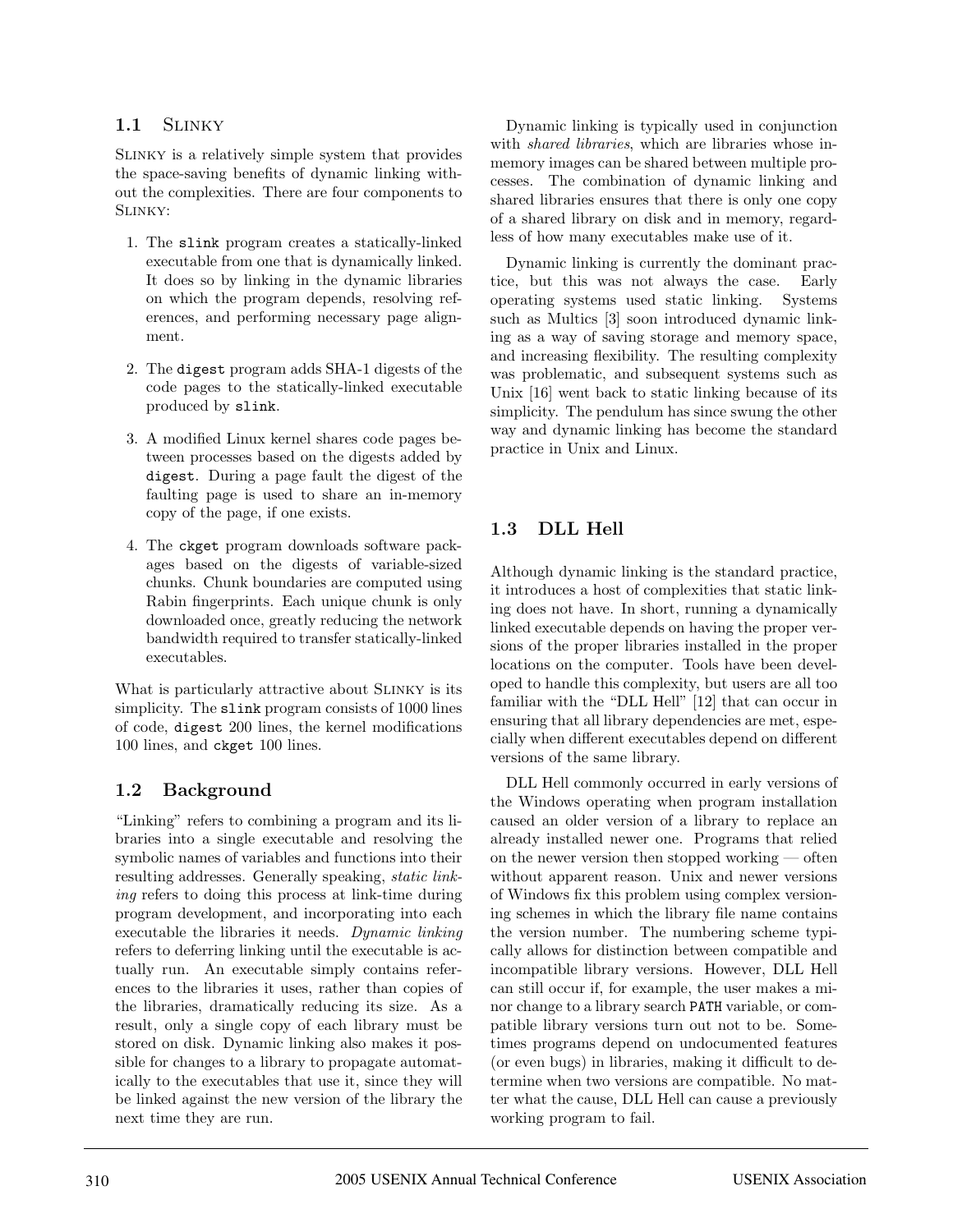#### **1.4 Anecdotes**

It is easy to argue that the "right solution" to the DLL Hell problem is that "every package maintainer should just make sure that their package always has the correct set of dependencies!", perhaps by using dependency management tools. However, it appears that dependency problems still occur even in the most well-designed package management systems, such as Debian's apt [2]. Below we present some anecdotal evidence of this.

Consider, first, the following instructions from the Debian quick reference [1] guide:

Package dependency problems may occur when upgrading in unstable/testing. Most of the time, this is because a package that will be upgraded has a new dependency that isn't met. These problems are fixed by using

# apt-get dist-upgrade

If this does not work, then repeat one of the following until the problem resolves itself [sic]:

# apt-get upgrade -f

... Some really broken upgrade scripts may cause persistent trouble.

Most Debian users will install packages from the unstable distribution, since the stable distribution is out-of-date.

Similarly, searching Google with the query "apt-get dependency problem", produces many hits of the following kind:

```
igor> I am trying to upgrade my potato
igor> distro to get the latest KDE. after I
igor> type apt-get update && apt-get
igor> upgrade, here is my error message:
igor> ---------------------------------
igor> ...
igor> Sorry, but the following packages
igor> have unmet dependencies:
igor> debianutils: PreDepends: libc6
igor> (>= 2.1.97) but 2.1.3-18 is to
igor> be installed
igor> E: Internal Error, InstallPackages
igor> was called with broken packages!
igor> ----------------------------------
briand> I'm getting everything from the
briand> site you are using and everything
briand> is OK. This is very odd. ...
```
Ardour is a 200,000 LOC multi-track recording tool for Linux, which relies on many external libraries for everything from GUI to audio format conversion. Its author, Paul Davis, writes [4]:

```
I spent a year fielding endless
reports from people about crashes,
strange backtraces and the like before
giving up and switching to static
linking. Dynamic linking just doesn't
work reliably enough.
```
I will firmly and publically denounce any packaging of Ardour that use dynamic linking to any C++ library except (and possibly including) libstdc++.

#### **1.5 Contributions**

In general, package maintenance and installation are difficult problems. A software distribution that appears to work fine on the package maintainer's machine may break for any number of reasons on the user's machine. The inherent complexity of dynamic library versioning coupled with the fact that an installation package has to work under any number of operating system versions and on computers with any number of other packages installed, almost invariably invites a visit from Murphy's famous law.

We have developed a system called SLINKY that combines the advantages of static and dynamic linking without the disadvantages of either. In our system, executables are statically linked (and hence avoid the complexities and frailties of dynamically linked programs) but can be executed, transported, and stored as efficiently as their dynamic counterparts.

The key insight is that dynamic linking saves space by explicitly sharing libraries stored in separate files, and this introduces much of the complexity. Slinky, instead, relies on implicit sharing of identical chunks of data, which we call digest-based sharing. In this scheme chunks of data are identified by a message digest, which is a cryptographically secure hash such as SHA-1 [19]. Digest-based sharing allows SLINKY to store a single copy of each data chunk in memory and on disk, regardless of how many executables share that data. The digests are also used to transfer only a single copy of data across the network. This technique allows Slinky to approach the space savings of dynamic linking without the complexity.

The rest of the paper is organized as follows. In Section 2 we compare static and dynamic linking. In Section 3 we describe the implementation of the Slinky system. In Section 4 we show that empirically our system makes static linking as efficient as dynamic linking. In Section 5 we discuss related work. In Section 6, finally, we summarize our results.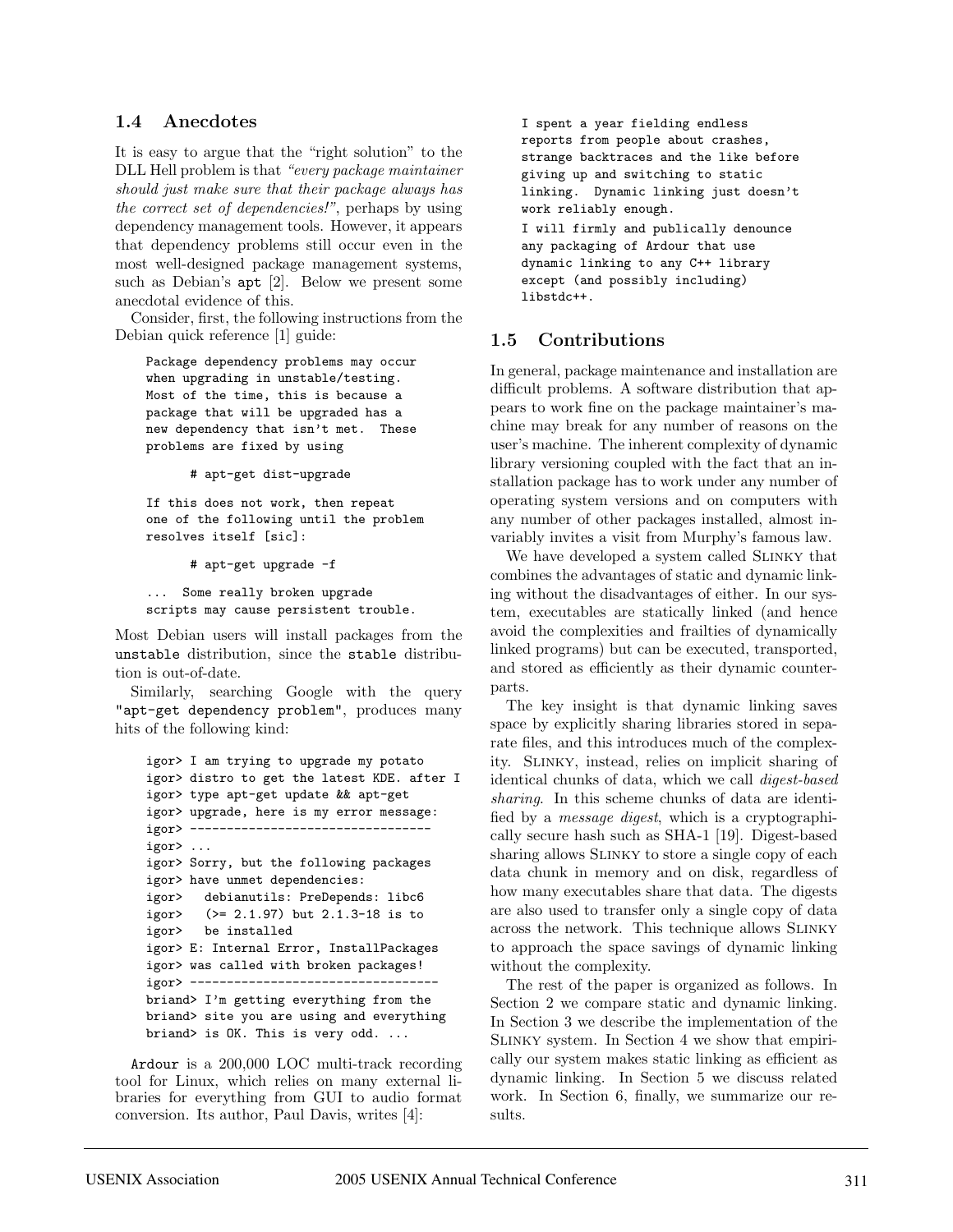# **2 Linking**

High-level languages use symbolic names for variables and functions such as foo and read(). These symbols must be converted into the low-level addresses understood by a computer through a process called linking or link editing [9]. Generally, linking involves assigning data and instructions locations in the executable's address space, determining the resulting addresses for all symbols, and *resolving* each symbol reference by replacing it with the symbol's address. This process is somewhat complicated by libraries, which are files containing commonly-used variables and functions. There are many linking variations, but they fall into two major categories, static linking and dynamic linking.

### **2.1 Static Linking**

Static linking is done at *link-time*, which is during program development. The developer specifies the libraries on which a executable depends, and where to find them. A tool called the *linker* uses this information to find the proper libraries and resolve the symbols. The linker produces a static executable with no unresolved symbols, making it selfcontained with respect to libraries.

A statically-linked executable may be selfcontained, but it contains portions of each library to which it is linked. For large, popular libraries, such as the C library, the amount of duplicate content can be significant. This means that the executables require more disk storage, memory space, and network bandwidth than if the duplicate content were eliminated.

Statically linking executables also makes it difficult to update libraries. A statically-linked executable can only take advantage of an updated library if it is relinked. That means that the developer must get a new copy of the library, relink the executable and verify that it works correctly with the new library, then redistribute it to the users. These drawbacks with statically-linked executables led to the development of dynamic linking.

## **2.2 Dynamic Linking**

Dynamic linking solves these problems by deferring symbol resolution until the executable is run (runtime), and by using a special library format (called a dynamic library or shared library) that allows processes to share a single copy of a library in memory. At link-time all the linker does is store the names of the necessary libraries in the executable. When the executable runs, a program called a dynamic linker/loader reads the library names from the executable and finds the proper files using a list of directories specified by a library search path. Since the libraries aren't linked until run-time, the executable may run with different library versions than were used during development. This is useful for updating a library, because it means the executables that are linked to that library will use the new version the next time they are run.

While the "instant update" feature of dynamic linking appears useful  $-$  it allows us to fix a bug in a library, ship that library, and instantly all executables will make use of the new version — it can also have dangerous consequences. There is a high risk of programs failing in unpredictable ways when a new version of a library is installed. Even though two versions of a library may have compatible interfaces and specifications, programs may depend on undocumented side-effects, underspecified portions of the interface, or other features of the library, including bugs. In addition, if a library bug was known to the developer he may have devised a "work-around", possibly in a way no longer compatible with the bug fix. In general, it is impossible for a library developer to determine when two versions are compatible since the dependencies on the library's behavior are not known. We believe that any change to a library (particularly one that has security implications) requires complete regression tests to be re-run for the programs that use the library.

Dynamic linking also complicates software removal. Care must be taken to ensure that a dynamic library is no longer in use before deleting it, otherwise executables will mysteriously fail. On the other hand, deleting executables can leave unused dynamic libraries scattered around the system. Either way, deleting a dynamically-linked executable isn't as simple as deleting the executable file itself.

## **2.3 Code-Sharing Techniques**

Systems that use dynamic linking typically share a single in-memory copy of a dynamic library among all processes that are linked to it. It may seem trivial to share a single copy, but keep in mind that a library will itself contain symbol references. Since each executable is linked and run independently, a symbol may have a different address in different processes, which means that shared library code cannot contain absolute addresses.

The solution is *position-independent code*, which is code that only contains relative addresses. Absolute addresses are stored in a per-process indi-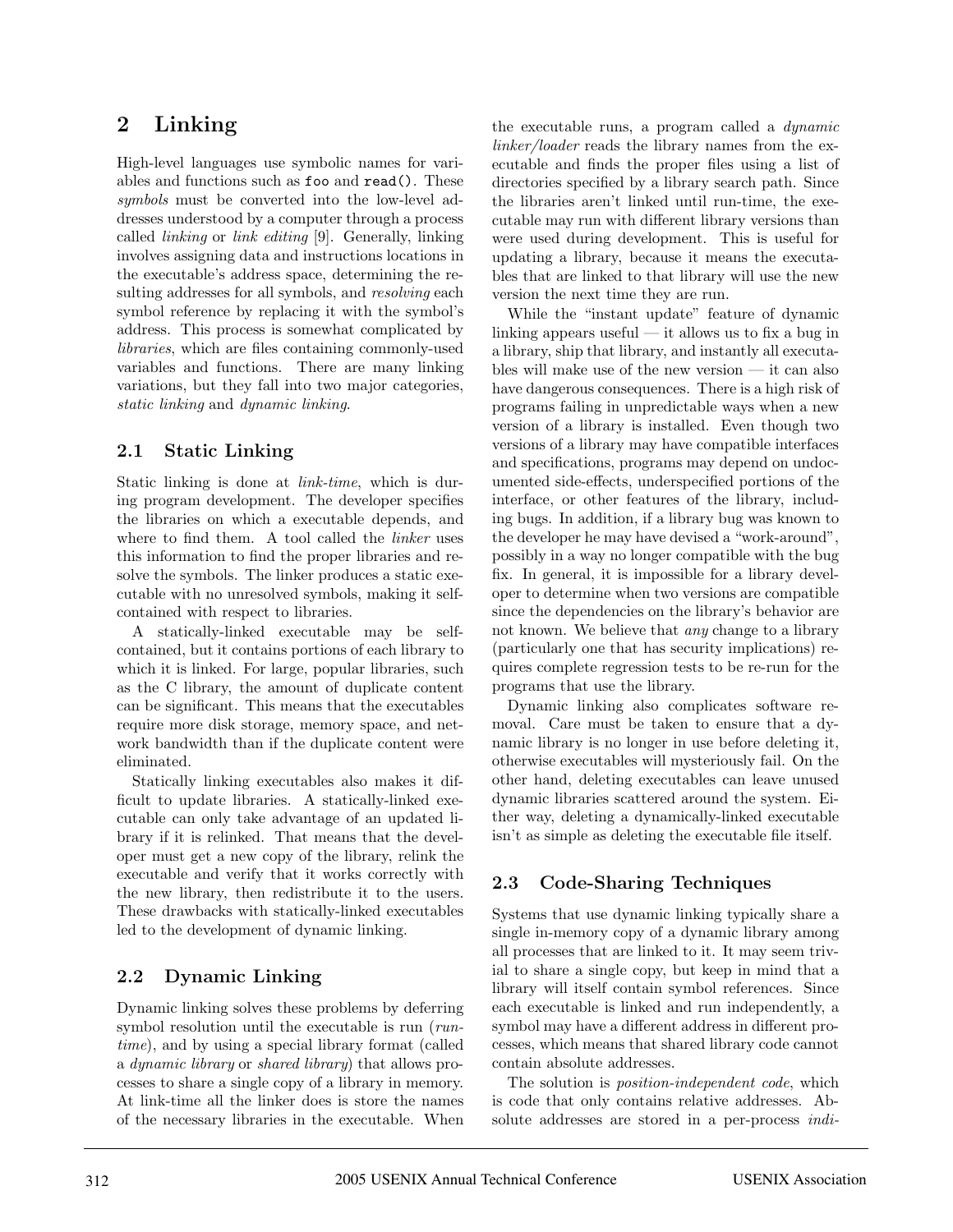rection table. Position-independent code expresses all addresses as relative offsets from a register. A dedicated register holds the base address of the indirection table, and the code accesses the symbol addresses stored in the table using a relative offset from the base register. The offsets are the same across all processes, but the registers and indirection tables are not. Since the code does not contain any absolute addresses it can be shared between processes. This is somewhat complex and inefficient, but it allows multiple processes to share a single copy of the library code.

#### **2.4 Package Management**

The additional flexibility dynamic linking provides also introduces a tremendous amount of complexity. First, in order to run an executable the libraries on which it depends must be installed in the proper locations in the dynamic linker/loader's library search path. This means that to run an executable a user needs both the executable and the libraries on which it depends, and must ensure that the dynamic linker is configured such that the libraries are on the search path. Additionally, the versions of those libraries must be compatible with the version that was used to develop the executable. If they are not, then the executable will either fail to run or produce erroneous results.

To manage this complexity, package systems such as RedHat's rpm [17] and Debian's dpkg [5] were developed. A package contains everything necessary to install an executable or library, including a list of the packages on which it depends. For an executable these other packages include the dynamic libraries it needs. A sophisticated versioning scheme allows a library package to be updated with a compatible version. For example, the major number of a library differentiates incompatible versions, while the minor number differentiates compatible versions. In this way a package can express its dependency on a compatible version of another package. The versioning system must also extend to the library names, so that multiple versions of the same library can coexist on the same system.

The basic package mechanism expresses interpackage dependencies, but it does nothing to resolve those dependencies. Suppose a developer sends a user a package that depends on another package that the user does not have. The user is now forced to ask for the additional package, or search the Internet looking for the needed package. More recently, the user could employ sophisticated tools such as RedHat's up2date [21] or Debian's apt [2] to fetch and install the desired packages from on-line repositories.

## **2.5 Security Issues**

Dynamic linking creates potential security holes because of the dependencies between executables and the libraries they need. First, an exploit in a dynamic library affects every executable that uses that library. This makes dynamic libraries particularly good targets for attack. Second, an exploit in the dynamic linker/loader affects every dynamicallylinked executable. Third, maliciously changing the library search path can cause the dynamic linkerloader to load a subverted library. Fourth, when using a package tool such as up2date or apt, care must be taken to ensure the authenticity and integrity of the downloaded packages. These potential security holes must be weighed against the oft-stated benefit that dynamic linking allows for swift propagation of security fixes.

## **3** Slinky

Slinky is a system that uses message digests to share data between executables, rather than explicitly sharing libraries. Chunks of data are identified by their digest, and Slinky stores a single copy of each chunk in memory and disk. Slinky uses SHA-1 [19] to compute digests. SHA-1 is a hash algorithm that produces a 160-bit value from a chunk of data. SHA-1 is cryptographically secure, meaning (among other things) that although it is relatively easy to compute the hash of a chunk of data, it is computationally infeasible to compute a chunk of data that has a given hash. There are no known instances of two chunks of data having the same SHA-1 hash, and no known method of creating two chunks that have the same hash. This means that for all practical purposes chunks of data with the same SHA-1 hash are identical. Although there is some controversy surrounding the use of digests to identify data [7], it is generally accepted that a properlydesigned digest function such as SHA-1 has a negligible chance of hashing two different chunks to the same value. It is much more likely that a hardware or software failure will corrupt a chunk's content.

Depending on one's level of paranoia with respect to the possibility of hash collisions, different hashing algorithms could be used. The increased costs come in both time and space and depend on the size of the hash (128 bits for MD5; 160 bits for SHA-1; 256, 384, or 512 bits for newer members of the SHA family) and the number of rounds and complexity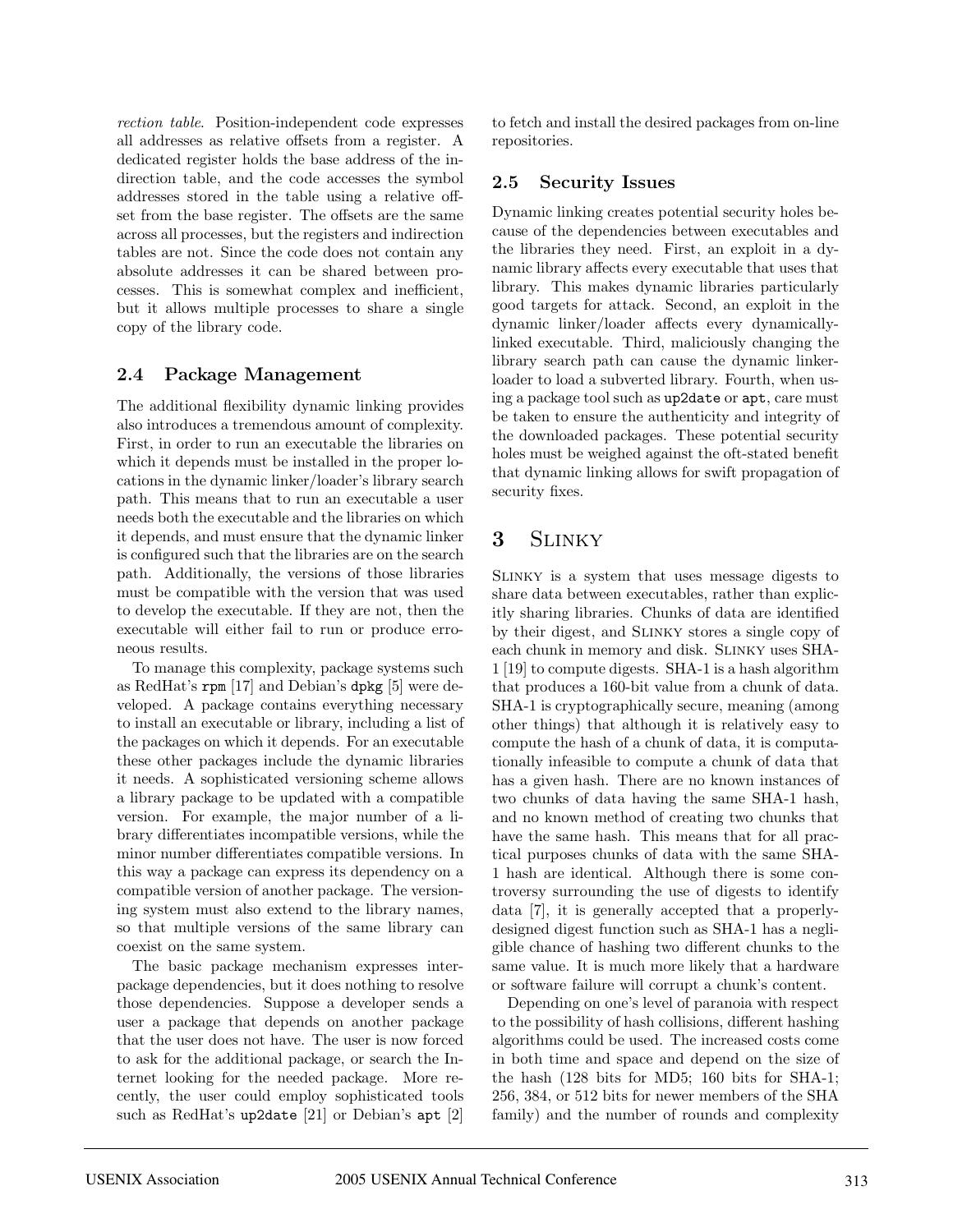

Figure 1: Sharing memory pages based on digest. Only one copy of each page exists in memory (page cache). The per-process digest table contains the page digests of the process, and is initialized from a table in the executable. The global digest table contains the digest of every page in memory.

of computation. Schneier [18, p. 456] shows, for example, that MD5 is roughly 2.3 times faster than SHA-1, while SHA-1 is less prone to collisions due to its larger hash-size.

Digests allow Slinky to store a single copy of each chunk in memory and on disk. In addition, when transferring an executable over the network only those chunks that do not already exist on the receiving end need be sent. The use of digests allows Slinky to share data between executables efficiently, without introducing the complexities of dynamic linking. In addition, Slinky avoids the security holes endemic to dynamic linking.

The following sections describe how Slinky uses digests to share data in memory and on disk, as well as to reduce the amount of data required to transfer an executable over the network. We developed a Slinky prototype that uses digests to share memory pages and eliminate redundant network transfers. Sharing disk space based on digest is currently work-in-progress; we describe how Slinky will provide that functionality, although it has not yet been implemented.

#### **3.1 Sharing Memory Pages**

Slinky shares pages between processes by computing the digest of each code page, and sharing pages that have the same digest. If a process modifies a page, then the page's digest changes, and the page can no longer be shared with other processes using the old version of the page. One way to support this is to share the pages copy-on-write. When a process modifies a page it gets its own copy. Slinky employs the simpler approach of only sharing readonly code pages. Slinky assumes that data pages are likely to be written, and therefore unlikely to be shared anyway.

The current Slinky prototype is Linux-based, and consists of three components that allow processes to share pages based on digests. The first is a linker called slink that converts a dynamically-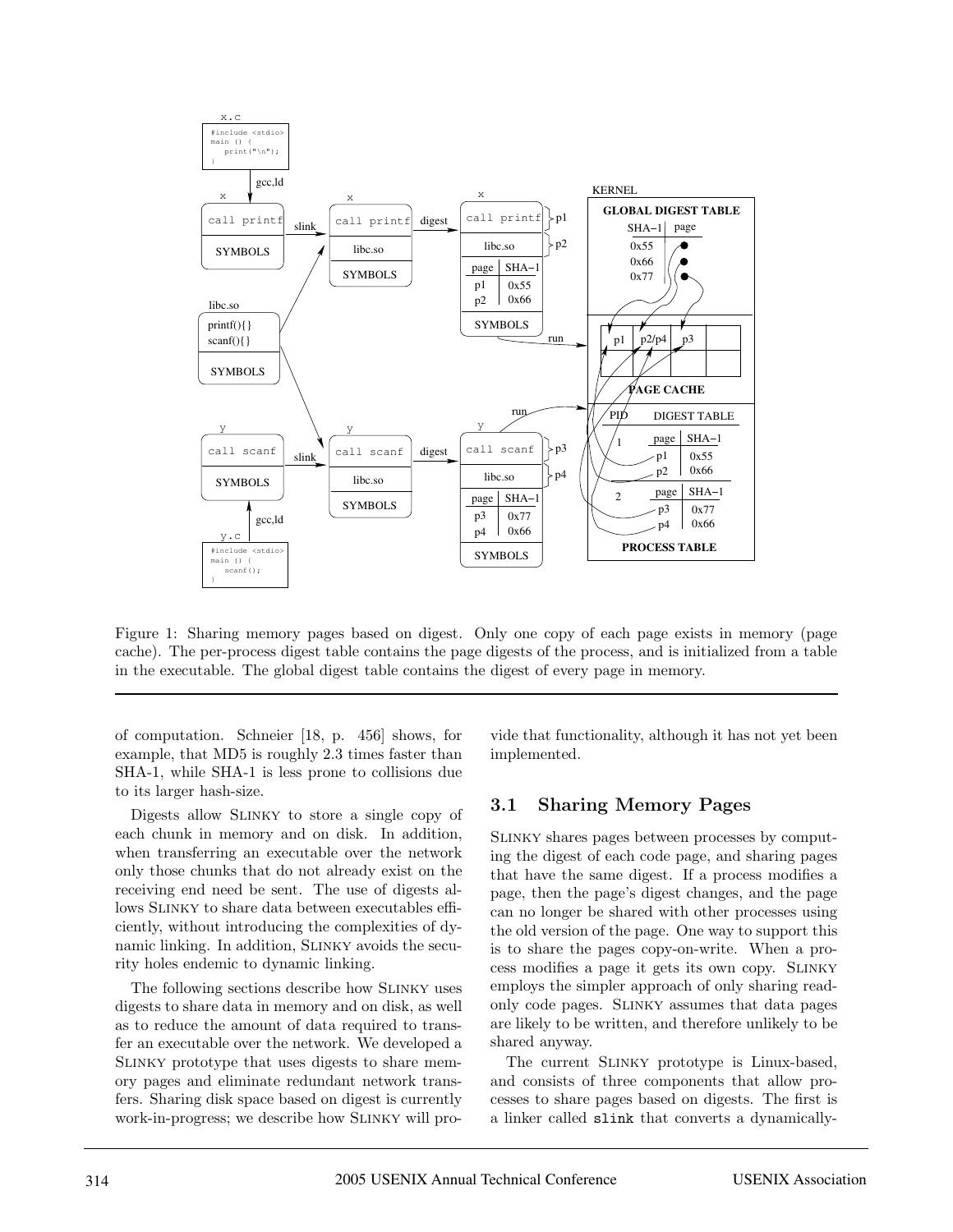linked executable into a statically-linked executable. The second is a tool called digest that computes the digest of each code page in an executable. The digests are stored in special sections in the executable. The third component is a set of Linux kernel modifications that allow processes to share pages with identical digests.

Figure 1 illustrates how SLINKY functions. A source file x.c that makes use of the C library is compiled into a dynamically-linked executable file x. Our program slink links x with the dynamic library libc.so, copying its contents into x. The digest program adds a new ELF section that maps pages to their digests. The process is repeated for a second example program y.c. When x is run its pages will be loaded, along with their digests. When y is run, page p4 will not be loaded since a page with the same digest already exists (page p2 from x's copy of libc.so).

#### **3.1.1 Slink**

Shared libraries require position-independent code to allow sharing of code pages between processes. Slinky also requires position-independent code because static linking may cause the same library to appear at different addresses in different executables. Therefore, Slinky must statically link executables with shared libraries, since those libraries contain position-independent code and traditional static libraries do not. Slink is a program that does just that  $-$  it converts a dynamicallylinked executable into a statically-linked executable by linking in the shared libraries on which the dynamically-linked executable depends. The resulting executable is statically linked, but contains position-independent code from the shared libraries. Slink consists of about 830 lines of C and 160 lines of shell script.

The input to slink is a dynamically-linked executable in ELF format [10]. Slink uses the prelink [13] tool to find the libraries on which the executable depends, organize them in the process's address space, and resolve symbols. Slink then combines the prelinked executable and its libraries into a statically-linked ELF file, aligning addresses properly, performing some relocations that prelink cannot do, and removing data structures related to dynamic linking that are no longer needed.

Although position-independent code is necessary for sharing library pages between executables, it is not sufficient. If the same library is linked into different executables at different page alignments, the page contents will differ and therefore cannot be

shared. Fortunately, the page alignment is specified in the library ELF file, ensuring that all copies of the library are linked with the same alignment.

#### **3.1.2 Digest**

Digest is a tool that takes the output from slink and inserts the digests for each code page. For every executable read-only ELF segment, digest computes the SHA-1 hash of each page in that segment and stores them in a new ELF section. This section is indexed by page offset within the associated segment, and is used by the kernel to share pages between processes. A Linux page is 4KB, and the digest is 20 bytes, so the digests introduce an overhead of 20/4096 or less than 0.5% per code page. Digest consists of about 200 lines of C code.

#### **3.1.3 Kernel Modifications**

Slinky requires kernel modifications so that the loader and page fault handler make use of the digests inserted by digest to share pages between processes. These modifications consist of about 100 lines of C. When a program is loaded, the loader reads the digests from the file and inserts them in a per-process digest table (PDT) that maps page number to digest. This table is used during a page fault to determine the digest of the faulting page.

We also modified the Linux 2.4.21 kernel to maintain a global digest table (GDT) that contains the digest of every code page currently in memory. The GDT is used during a page fault to determine if there is already a copy of the faulting page in memory. If not, the page is read into memory from disk and an entry added to the GDT. Otherwise the reference count for the page is simply incremented. The page table for the process is then updated to refer to the page, and the process resumes execution. When a process exits the reference count for each of its in-memory pages is decremented; a page is removed from the GDT when its reference count drops to zero.

#### **3.1.4 Security**

Slinky shares pages based on the digests stored in executables, so the system correctness and security depend on those digests being correct. A malicious user could modify a digest or a page so that the digest no longer corresponds to the page's contents, potentially causing executables to use the wrong pages. SLINKY avoids this problem by verifying the digest of each text page when it is brought into memory and before it is added to the GDT.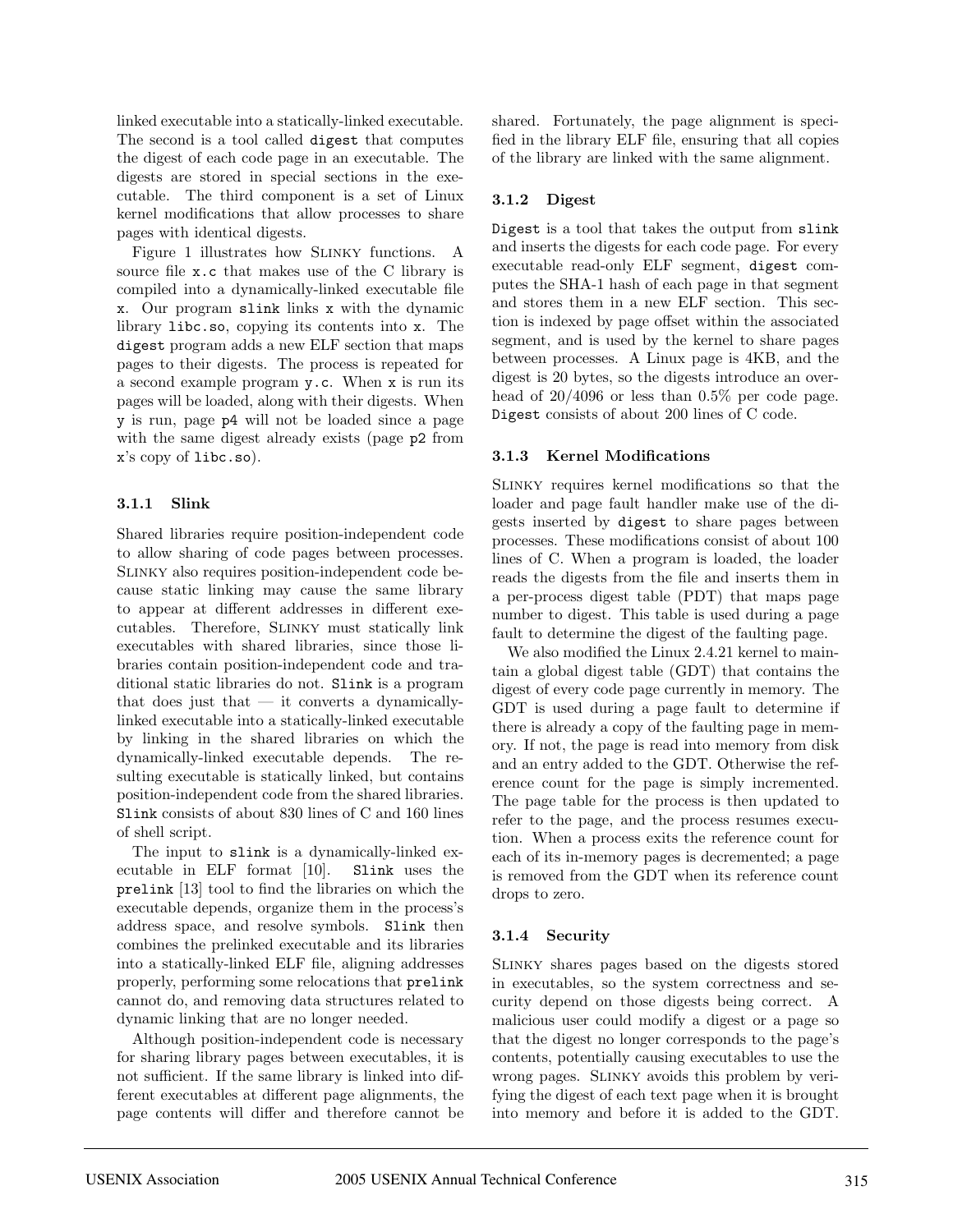This slows down the the handling of page faults that result in a page being read from disk, but we show in Section 4.1.2 that this overhead is negligible when compared to the cost of the disk access. Once a page is added to the GDT, Slinky relies on the memory protection hardware to ensure that processes cannot modify the read-only text page.

Figure 2 shows pseudo-code for the modified page fault handler that is responsible for searching the GDT for desired pages, and adding missing pages to the GDT when they are read from disk.

#### **3.2 Sharing Disk Space**

Digests can also reduce the disk space required to store statically-linked executables. One option is to store data based on the per-page digests stored in the executable. Although this will reduce the space required, it is possible to do better. This is because the digests only refer to the executable's code pages, and the virtual memory system requires those pages be fixed-size and aligned within the file. Additional sharing is possible if arbitrary-size chunks of unaligned data are considered.

Slinky shares disk space between executables by breaking them into variable-size chunks using Rabin's fingerprinting algorithm [15], and then computing the digests of the chunks. Only one copy of each unique chunk is stored on disk. The technique is based on that used in the Low-Bandwidth File system (LBFS) [11]. A small window is moved across the data and the Rabin fingerprint of the window is computed. If the low-order  $N$  bits of the fingerprint match a pre-defined value, a chunk boundary is declared. The sliding window technique ensures that the effects of insertions or deletions are localized. If, for example, one file differs from another only by missing some bytes at the beginning, the sliding window approach will synchronize the chunks for the identical parts of the file. Alternatively, if fixed-size blocks were used, the first block of each file would not have the same hash due to the missing bytes, and the mismatch would propagate through the entire file.

Slinky uses the same 48-byte window as LBFS as this was found to produce good results. Slinky also uses the same 13 low-order bits of the fingerprint to determine block boundaries, which results in an 8KB average block size. The minimum block size is 2KB and the maximum is 64KB. Using the same parameters as LBFS allows us to build on LBFS's results.

The Slinky prototype contains tools for breaking files into chunks, computing chunk digests, and comparing digests between files. It does not yet use the digests to share disk space between executables. We intend to extend Slinky so that executables share chunks based on digest, but that work is in progress. The current tools allow Slinky's space requirements to be compared to dynamic libraries, as described in Section 4.

### **3.3 Reducing Network Bandwidth**

The final piece of the puzzle is to reduce the amount of network bandwidth required to transport statically-linked executables. Digests can also be used for this purpose. The general idea is to only transfer those chunks that the destination does not already have. This is the basic idea behind LBFS, and Slinky uses a similar mechanism. Suppose we want to transfer an executable from X to Y over the network. First, X breaks the executable into chunks and computes the digests of the chunks. X then sends the list of digests to Y. Y compares the provided list with the digests of chunks that it already has, and responds with a list of missing digests. X then sends the missing chunks to Y.

We developed a tool called ckget that transfers files across the network based on chunks. Continuing the above example, each file on X has an associated chunk file containing the chunk digests for the file. X and Y also maintain individual chunk databases that indicate the location of each chunk within their file systems. To transfer a file, Y runs ckget URL, which uses the URL to contact X. X responds with the corresponding chunk file. ckget cross-references the chunks listed in the file with the contents of its chunk database to determine which chunks it lacks. It then contacts X to get the missing chunks, and reconstitutes the file from its chunks. ckget then adds the new chunks to Y's chunk database.

Figure 3 illustrates this process. The client issues the command ckget x-1.1.deb to download version 1.1 of the x application. ckget retrieves the chunk file x-1.1.ck from the proper server. The chunk file indicates that two chunks (A and B) are the same as in version 1.0 and already exist locally in x-1.0.deb, but a new chunk E needs to be downloaded from the server. ckget gets this chunk and then reconstitutes x-1.1.deb from x-1.0.deb and the downloaded chunk E. ckget updates the client's ChunkDB to indicate that chunk E now exists in x-1.1.deb. Should the user subsequently download y-2.3.deb only chunk D will be retrieved.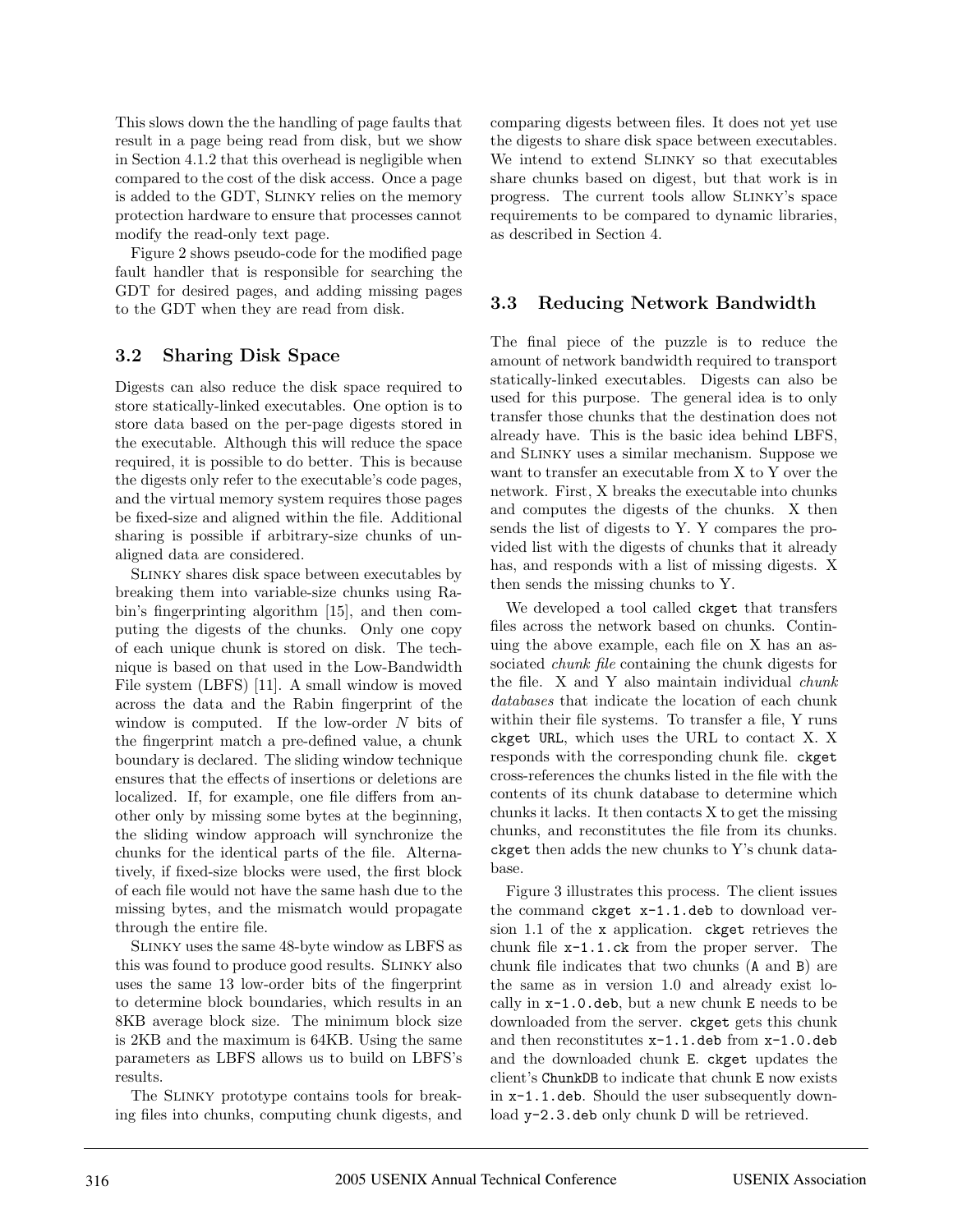```
\sqrt{2} \sqrt{2} \sqrt{2} \sqrt{2} \sqrt{2} \sqrt{2} \sqrt{2} \sqrt{2} \sqrt{2} \sqrt{2} \sqrt{2} \sqrt{2} \sqrt{2} \sqrt{2} \sqrt{2} \sqrt{2} \sqrt{2} \sqrt{2} \sqrt{2} \sqrt{2} \sqrt{2} \sqrt{2} \sqrt{2} \sqrt{2} \sqrt{2} \sqrt{2} \sqrt{2} \sqrt{2// filemap_nopage is called when the page is not
 // recorded in the page table entries of the process
func filemap_nopage (vm, address){
    if ( page is in the page cache ) return page
    if (page is from a slinky binary) {
        get digest of page from PDT
        use digest to search GDT
            if (matching digest is found) return page
     }
    //page not in memory
    read page from disk
    if ( page is from a slinky binary ) {
        verify page digest
        add page to GDT
    }
    return page
 }
\left( \frac{1}{\sqrt{2}}\right) \left( \frac{1}{\sqrt{2}}\right) \left( \frac{1}{\sqrt{2}}\right) \left( \frac{1}{\sqrt{2}}\right) \left( \frac{1}{\sqrt{2}}\right) \left( \frac{1}{\sqrt{2}}\right) \left( \frac{1}{\sqrt{2}}\right) \left( \frac{1}{\sqrt{2}}\right) \left( \frac{1}{\sqrt{2}}\right) \left( \frac{1}{\sqrt{2}}\right)
```
Figure 2: Page fault handler. The page's digest is used to search the GDT. If the page is not found it is read from disk, its digest verified, and an entry added to the GDT.



Figure 3: Overview of how SLINKY uses ckget to download a software package. Point  $\mathcal{A}$  shows the server with two packages  $x-1.1$ .deb and  $y-2.3$ .deb. The chunk database maps SHA-1 digests of chunks in these packages to the locations of the chunks. At point  $\circledB$  the client has download of  $x-1.1$  by issuing the command ckget  $x-1.1$ .deb. At  $\mathbb{Q}$  x's chunk-file is downloaded. At  $\mathbb{D}$  chunks A and B are retrieved from a previous version of  $x$ . At  $\bigoplus$  chunk E has to be fetched from the server and its SHA-1 digest added to the client's ChunkDB. If the client subsequently downloads package y-2.3.deb, only chunk D will be transfered.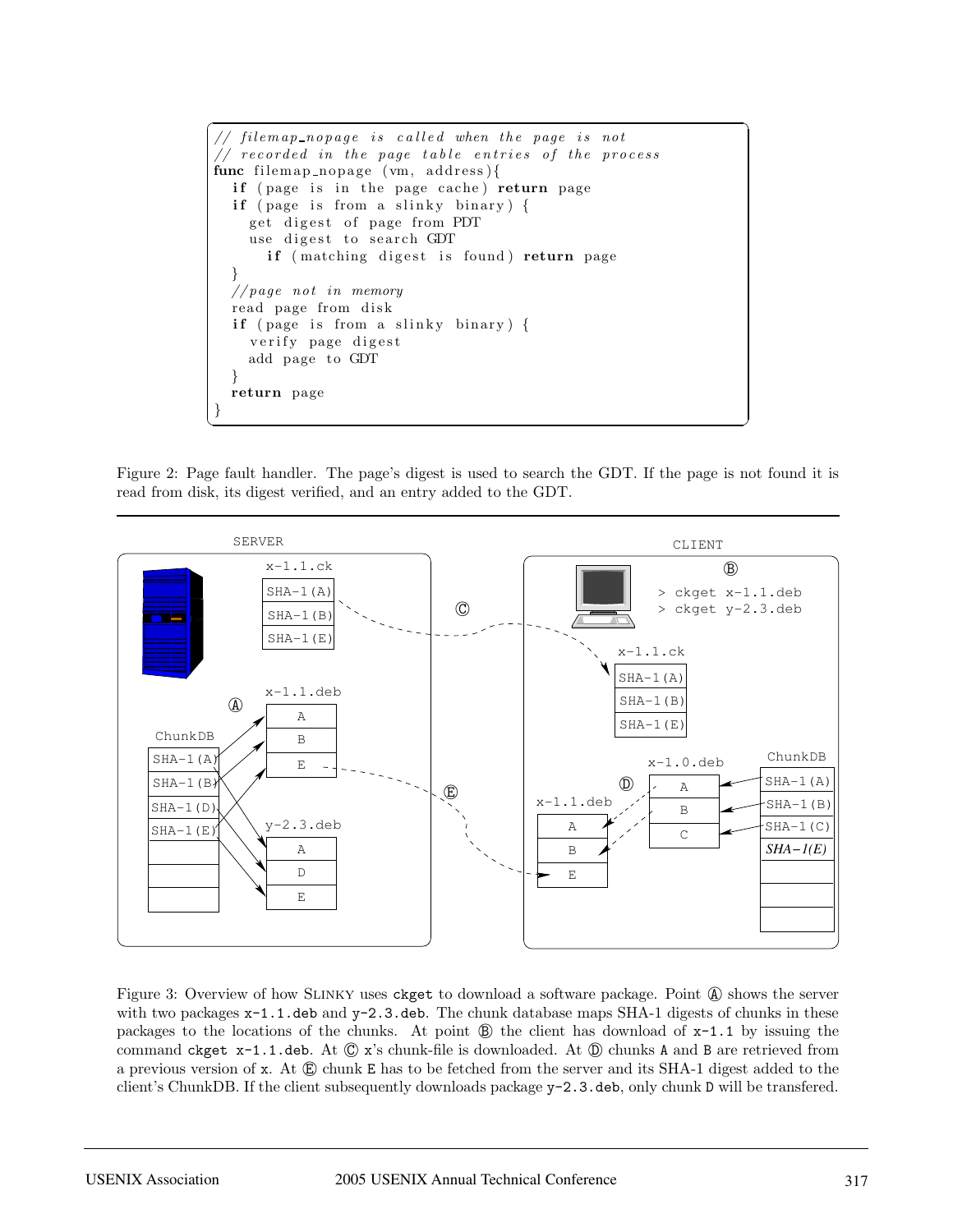## **4 Evaluation**

We performed several experiments on the SLINKY prototype to evaluate the performance of staticallylinked executables vs. dynamically-linked executables, as well as the space required to store them.

## **4.1 Performance**

We performed several experiments to compare the performance of Slinky with that of a standard dynamically-linked Linux system. First, we measured the elapsed time to build the Linux kernel using make. This is representative of Slinky's performance on real-world workloads. Second, we timed page fault handling in both an unmodified Linux kernel and a kernel modified to support Slinky executables. Slinky's CPU overhead is confined to page fault handling, so these timings allow extrapolation of the worst-case overhead for Slinky when running executables whose performance is limited by page fault performance. Third, we measured the number of page faults when running a variety of executables in both systems. This not only provides information on Slinky's effect on the page fault rate, but also information on the memory footprint of Slinky executables.

All experiments were performed on a system with a 2.4 GHz Intel Pentium 4 CPU, 1GB of memory, and a Western Digital WD800BB-53CAA1 80GB disk drive. The kernel was Linux 2.4.21, and the Linux distribution was the "unstable" Debian distribution. The machine was a desktop workstation used for operating system development, so it had a representative set of software development and GUI applications installed. For the Slinky results all executables used in the tests were created using the slink and digest tools.

#### **4.1.1 Elapsed Time**

Our macro-benchmark consisted of measuring the elapsed time to build the Linux 2.4.19 kernel and several standard drivers. The benchmark was run four times on both the Slinky and the standard system. There is no statistically-significant difference in performance. The average elapsed time for the standard system was  $139.32 \pm 0.12$  seconds vs.  $139.00 \pm 0.35$  seconds for SLINKY.

#### **4.1.2 Page Fault Handling**

We also measured the time required by Slinky to handle page faults. When a page is not found in the page cache Slinky looks for it in the GDT, and when a page is read in from disk Slinky verifies its digest and adds it to the GDT. Both of these cases increase the page fault overhead. In practice, however, the overhead is minimal. For page faults that require a disk read, Slinky adds 44.58 microseconds for a total of 3259.55 microseconds per fault, or 1.3%. Page faults that hit in the GDT required 0.95 microseconds. For comparison, page faults that hit in the page cache required 0.82 microseconds.

#### **4.1.3 Memory Footprint**

Table 1 shows the results of running several executables on a Slinky system and a standard system and measuring the number of page faults. For Slinky page faults are classified into those for which the page was found in the page cache or read from disk (*Other*), vs. those for which the page was found in the GDT (GDT). For the standard system page faults are classified into those for shared libraries (Library) and those for the executable itself (*Other*). SLINKY adds overhead to both kinds of faults, as described in the previous section. Table  $1(a)$  shows the results of running make with an empty GDT. The SLINKY version of make generated 95 page faults, compared with 173 faults for the dynamic version. Table 1(b) shows running several commands in sequence starting with an empty GDT. Three conclusions can be drawn from these results. First, for our workloads Slinky executables suffer about 60-80 fewer page faults than their dynamically-linked counterparts. These additional page faults are caused by the dynamic linker, which is not run for the Slinky executables.

Second, make suffers 95 non-GDT page faults when it is run with an empty GDT, but only 36 non-GDT faults after several other executables have added pages to the GDT. The remaining 59 faults were handled by the GDT. This shows that pages can effectively be shared by digest, without resorting to shared libraries.

Third, the memory footprints for the Slinky executables are comparable to those for shared libraries. The dynamically-linked version of make caused 31 faults to pages not in shared libraries. In comparison, the Slinky version caused 36 faults when run after several other commands. Therefore, the Slinky version required 5 more non-shared pages, or 16% more. As more pages are added to the GDT we expect the number for Slinky to drop to 31. This effect can be seen for gcc, which caused 20 page faults in both the Slinky and dynamic versions, so that both versions had exactly the same memory footprint.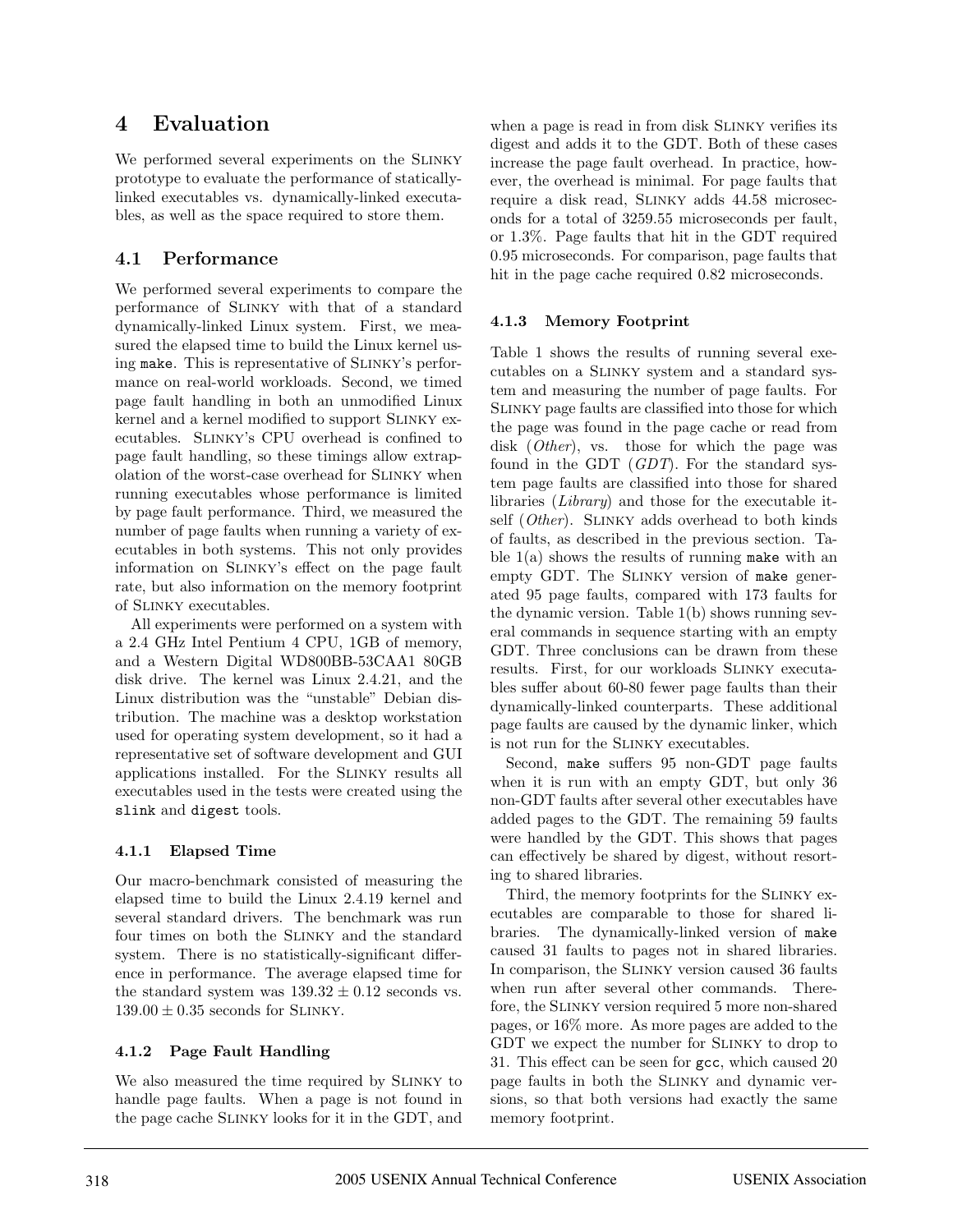| Execution                                              | <b>SLINKY</b> |  |  | Dvnamic |  |  |
|--------------------------------------------------------|---------------|--|--|---------|--|--|
| Workload    GDT   Other   Sum    Library   Other   Sum |               |  |  |         |  |  |
| make                                                   |               |  |  |         |  |  |

| Execution         | <b>SLINKY</b> |              |     | Dynamic |       |     |
|-------------------|---------------|--------------|-----|---------|-------|-----|
| Workload          | GDT           | <b>Other</b> | Sum | Library | Other | Sum |
| 1 > 1s            |               | 79           |     | 151     |       | 165 |
| $2$ cat           | 29            |              |     |         |       | 92  |
| 3> gcc<br>4> make | 32            |              | 52  | 93      | 20    | 113 |
|                   | 59            | 36           | 95  | 142     |       | -79 |

(a) First workload

(b) Second workload

Table 1: The number of page faults generated for two experimental workloads, running Slinky vs. dynamically-linked executables. The first workload consists of running make; the second of running a sequence of commands culminating with make. For SLINKY the  $GDT$  column is faults for which the page was found in the GDT, Other is faults that either hit in the page cache or required a disk access, and Sum is the total faults. For Dynamic, the Library column is faults for pages in shared libraries, Other is faults to the executable itself, and Sum is the total.

#### **4.2 Storage Space**

Table  $2(a)$  shows the space required to store dynamically-linked executables vs. staticallylinked. These numbers were collected on the "unstable" Debian distribution. The Dynamic column shows the space required to store the dynamicallylinked ELF executables in the given directories, plus the dynamic libraries on which they depend. Each dynamic library is only counted once. The All row is the union of the directories in the other rows, hence its value is not the sum of the other rows (since libraries are shared between rows). The Slinky column shows the space required to store the staticallylinked executables, and Ratio shows the ratio of the static and dynamic sizes. The static executables are much larger than their dynamic counterparts because they include images of all the libraries they use.

Table 2(b) shows the amount of space required to store the dynamic and static executables if they are broken into variable-size chunks and only one copy of each unique chunk is stored. The dynamic executables show a modest improvement over the numbers in the previous table due to commonality in the files. The static executables, however, show a tremendous reduction in the amount of space. Most of the extra space in Table  $2(a)$  was due to duplicate libraries; the chunk-and-digest technique is able to share these chunks between executables. The Slinky space requirements are reasonable – across all directories Slinky consumes 20% more space than dynamic linking. Slinky requires 306MB to store the executables instead of 252MB, or 54MB more. This is a very small fraction of a modern disk drive. Nonetheless, we believe that further reductions are possible. The current chunking algorithm does not take into account the internal structure of an ELF file. We believe that this structure can be exploited to improve chunk sharing between files, but we have not yet experimented with this.

#### **4.3 Network Bandwidth**

The third component of Slinky is reducing the amount of network bandwidth required to transfer static executables. Slinky accomplishes this by breaking the files into chunks, digesting the chunks, and transferring each unique chunk only once. Table 3 shows the results of our experiments with downloading Debian packages containing static vs. dynamic executables. We performed these experiments by writing a tool that takes a standard Debian package containing a dynamic executable (e.g. emacs), unpacks it, statically-links the executable using the slink tool, then repacks the package. We then downloaded the packages using ckget (Section 3.3). The Dynamic numbers in the table show the size of the dynamic packages (Size) and the number of bytes transferred when they are downloaded  $(Xfer)$ . The packages were from the Debian "unstable" distribution.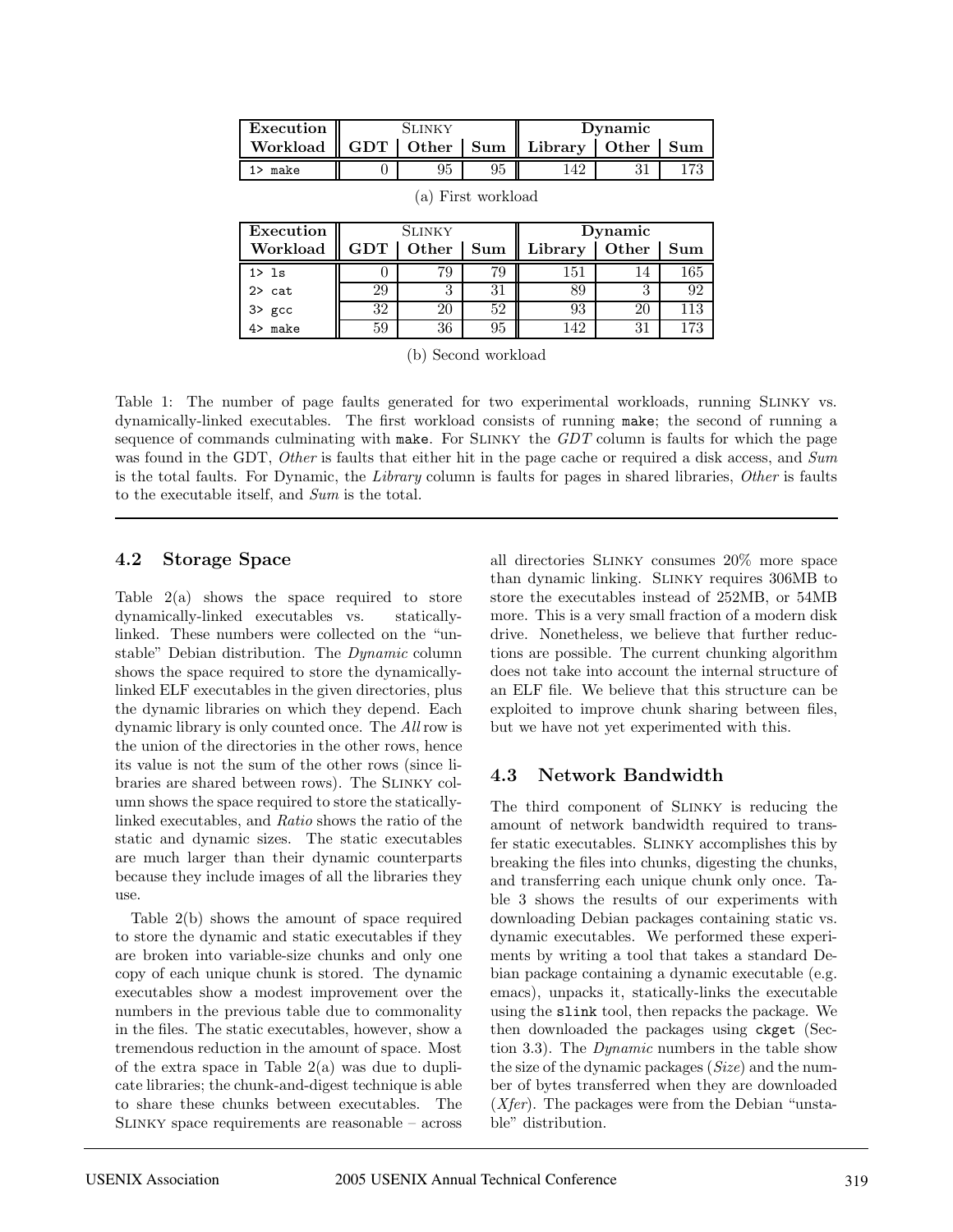| Directory      | <b>SLINKY</b> | Dynamic | Ratio |
|----------------|---------------|---------|-------|
| /bin           | 90.0          | 7.1     | 12.7  |
| /sbin          | 123.1         | 5.5     | 22.2  |
| /usr/bin       | 2945.8        | 219.6   | 13.4  |
| /usr/sbin      | 244.5         | 25.1    | 9.7   |
| /usr/X11R6/bin | 396.4         | 37.3    | 10.6  |
| All            | 3799.9        | 264.3   | 14.4  |

(a) Storage space required for statically- and dynamically-linked executables.

| Directory      | SLINKY | Dynamic | Ratio   |
|----------------|--------|---------|---------|
| $/b$ in        | 7.0    | 7.0     | $1.0\,$ |
| /sbin          | 6.0    | 5.2     | 1.2     |
| /usr/bin       | 251.6  | 208.9   | 12      |
| /usr/sbin      | 26.3   | 25.0    | 1.0     |
| /usr/X11R6/bin | 43.0   | 36.2    | 1.2     |
|                | 305.9  | 251.9   | 12      |

| (b) Storage space required for chunked executa- |  |  |
|-------------------------------------------------|--|--|
| bles.                                           |  |  |

Table 2: Storage space evaluation. All sizes are in MB.

The Slinky numbers show that although the statically-linked packages are quite large, only a fraction of them need to be transferred when the packages are downloaded. The chunk database is initially empty on the receiving machine, representing a worst-case scenario for Slinky as the dynamic packages already have their dependent libraries installed. The first package downloaded (emacs) transfers 11.9MB for the static package vs. 8.6MB for the dynamic, an increase of 39%. This is because the static package includes all of its dependent libraries. Note that the transfer size of 11.9MB for emacs is less than the 19.3MB size of the package; this is due to redundant chunks within the package. Subsequent static packages download fewer bytes than the package size because many chunks have already been downloaded. For xutils only 1.0MB of the 13.6MB package must be downloaded. Overall, the static packages required 34% more bytes to download than the comparable dynamic packages. This represents the worst-case situation for Slinky as the chunk database was initially empty whereas the shared libraries on which the dynamic packages depend were already installed.

## **5 Related Work**

Slinky is unique in its use of digests to share data in memory, across the network, and on disk. Other systems have used digests or simple hashing to share data in some, but not all, of these areas. Waldspurger [22] describes a system called ESX Server that uses content-based page sharing to reduce the amount of memory required to run virtual machines on a virtual machine monitor. A background process scans the pages of physical memory and computes a simple hash of each page. Pages that have the same hash are compared, and identical pages are

| Installation    |         | <b>SLINKY</b> | Dynamic     |          |  |
|-----------------|---------|---------------|-------------|----------|--|
| Workload        | Size    | Xfer          | <b>Size</b> | Xfer     |  |
| 1> ckget emacs  | 19.3    | 11.9          | 8.6         | 8.6      |  |
| 2> ckget vim    | 5.4     | 4.2           | 3.6         | 3.6      |  |
| 3> ckget xmms   | 5.7     | 2.8           | 1.9         | 1.9      |  |
| 4> ckget xterm  | 2.4     | 0.9           | $0.5\,$     | 0.5      |  |
| 5> ckget xutils | 13.6    | $1.0\,$       | 0.67        | $0.67\,$ |  |
| 6> ckget xchat  | $0.5\,$ | 0.5           | 0.5         | 0.5      |  |
| $\text{Total}$  | 46.9    | 21.2          | 15.8        | $15.8\,$ |  |

Table 3: Network bandwidth required to download Slinky and dynamic Debian packages. The dynamic packages are the standard Debian packages; the Slinky packages are chunked before compression. The SLINKY numbers include the packages' chunk files. All sizes are in MB.

shared copy-on-write. This allows the virtual machine monitor to share pages between virtual machines without any modification to the code the virtual machines run, or any understanding by the virtual machine monitor of the virtual machines it is running. Although both ESX Server and Slinky share pages implicitly, the mechanisms for doing so are very different. ESX Server finds identical pages in a lazy fashion, searching the pool of existing pages for identical copies. This allows ESX Server to reduce the memory footprint without requiring digests as does Slinky. However, hashing is not collision-free, so ESX server must compare pages when two hash to the same value. In contrast, Slinky avoids creating duplicate copies of a page in the first place. Digests avoid having to compare pages with the same hash. Slinky also shares only read-only pages, avoiding the need for a copyon-write mechanism.

Slinky's scheme for breaking a file into variable-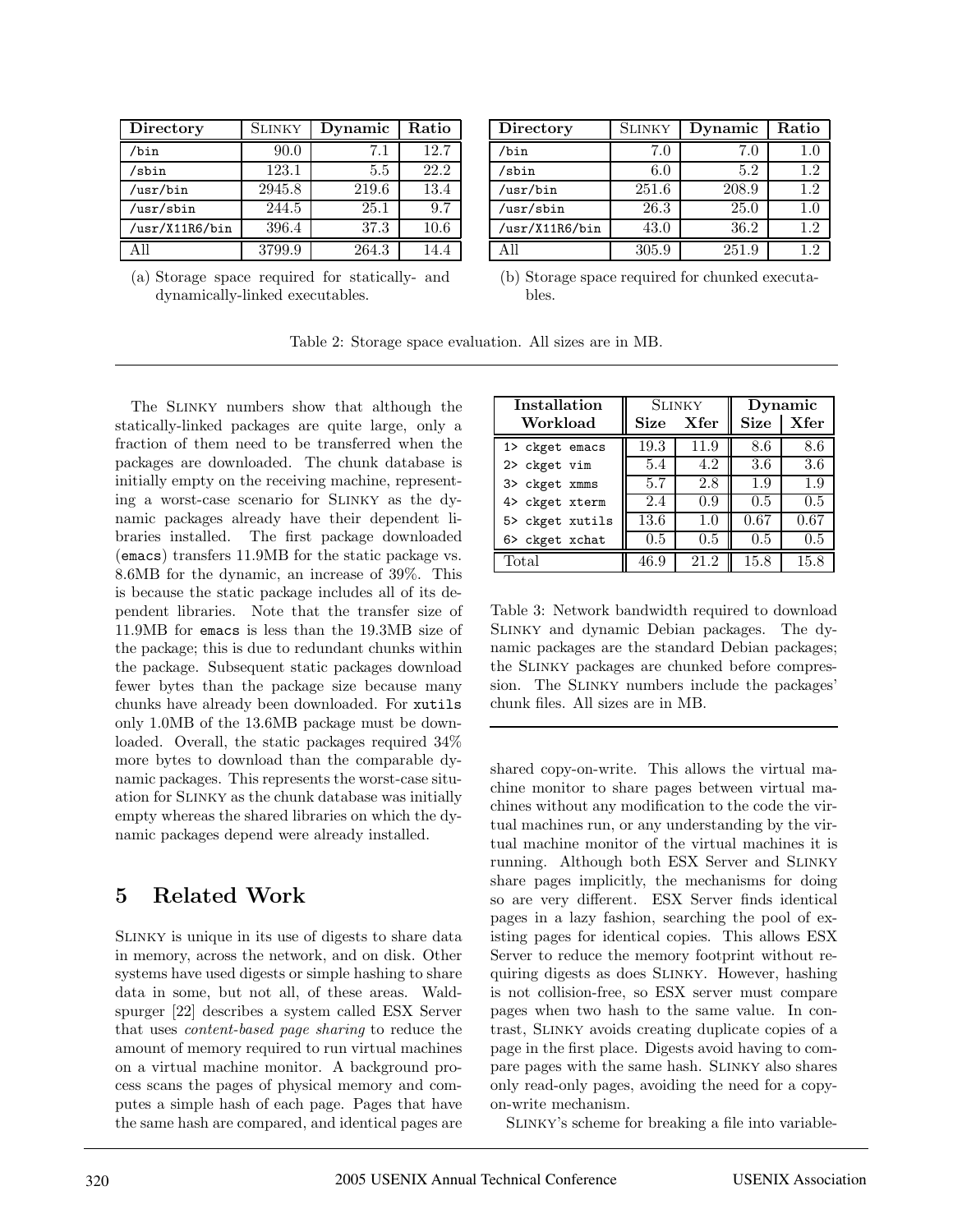sized chunks using Rabin fingerprints is based on that of the Low-Bandwidth Network File System [11]. LBFS uses this scheme to reduce the amount of data required to transfer a file over the network, by sharing chunks of the file with other files already on the recipient (most notably previous versions of the same file). LBFS does not use digests to share pages in memory, nor does it use the chunking scheme to save space on disk. Instead, files are stored in a regular UNIX file system with an additional database that maps SHA-1 values to (file,offset,length) tuples to find the particular chunk.

The rsync [20] algorithm updates a file across a network. The recipient has an older version of the file, and computes the digests of fixed-size blocks. These digests are sent to the sender, who computes the digests of all overlapping fixed-size blocks. The sender then sends only those parts of the file that do not correspond to blocks already on the recipient.

Venti [14] uses SHA-1 hashes of fixed size blocks to store data in an archival storage system. Only one copy of each unique block need be stored, greatly reducing the storage requirements. Venti is block-based, and does not provide higher-level abstractions.

SFS-RO [6] is a read-only network file system that uses digests to provide secure file access. Entire files are named by their digest, and directories consist of (name, digest) pairs. File systems are named by the public key that corresponds to the private key used to sign the root digest. In this way files can be accessed securely from untrusted servers. SFS-RO differs from Slinky in that it computes digests for entire files, and does not explicitly use the digests to reduce the amount of space required to store the data.

There are numerous tools to reduce the complexity of dynamic linking and shared libraries. Linux package systems such as rpm [17] and dpkg [5] were developed in part to deal with the dependencies between programs and libraries. Tools such as apt [2], up2date [21], and yum [23] download and install packages, and handle package dependencies by downloading and installing additional packages as necessary. In the Windows world, .NET provides facilities for avoiding DLL Hell [12]. The .NET framework provides an assembly abstraction that is similar to packages in Linux. Assemblies can either be private or shared, the former being the common case. Private assemblies allow applications to install the assemblies they need, independent of any assemblies already existing on the system. The net effect is for dynamically-linked executables to be shipped with the dynamic libraries they need, and for each executable to have its own copy of its libraries. This obviously negates many of the purported advantages of shared libraries. Sharing and network transport is done at the level of assemblies, without any provisions for sharing content between assemblies.

Software configuration management tools such as Vesta [8] automatically discover dependencies between components and ensure consistency between builds. Such tools are indispensable to manage large software projects. However, they do not help with the DLL Hell problem that stems from inconsistencies arising on a user's machine as the result of installing binaries and libraries from a multitude of sources.

# **6 Conclusion**

Static linking is the simplest way of combining separately compiled programs and libraries into an executable. A program and its libraries are simply merged into one file, and dependencies between them resolved. Distributing a statically linked program is also trivial — simply ship it to the user's machine where he can run it, regardless of what other programs and libraries are stored on his machine.

In this paper we have shown that the disadvantages associated with static linking (extra disk and memory space incurred by multiple programs linking against the same library, extra network transfer bandwidth being wasted during transport of the executables) can be largely eliminated. Our Slinky system achieves this efficiency by use of digest-based sharing. Relative to dynamic linking, SLINKY has no measurable performance decrease, a comparable memory footprint, a storage space increase of 20%, and a network bandwidth increase of 34%. We are confident that additional tuning will improve these numbers. Slinky thus makes it feasible to replace complicated dynamic linking with simple static linking.

# **Acknowledgments**

This work was supported in part by the National Science Foundation under grant CCR-0073483.